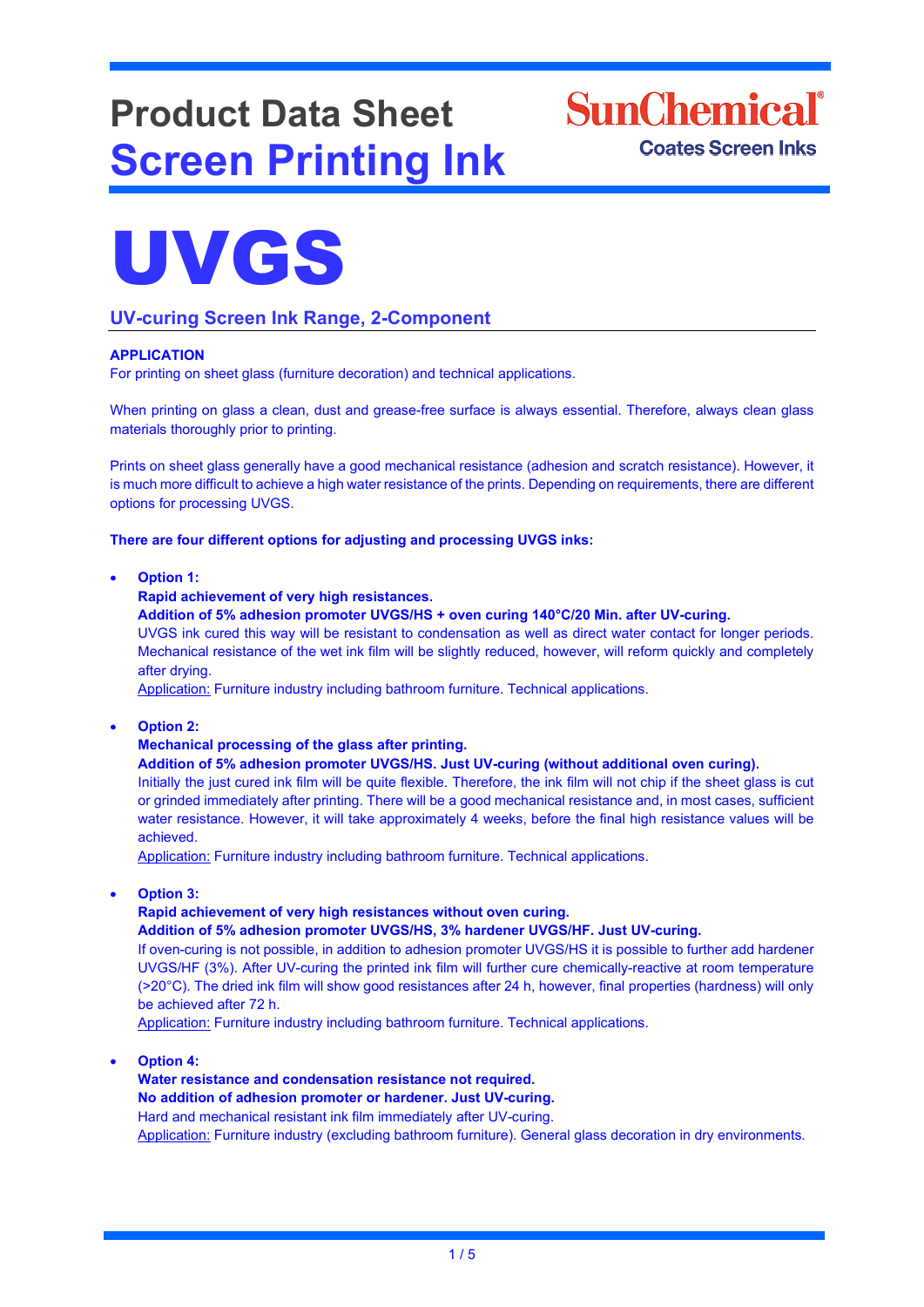#### **PROPERTIES**

- Solvent-free UV-curing screen printing inks UVGS have a medium reactivity.
- Although UVGS inks can be processed as 1-component ink without addition of adhesion promoter, they are generally processed as 2-component ink with adhesion promoter.
- The cured ink film exhibits very high mechanical abrasion resistance and good chemical resistance. When processed with adhesion promoter UVGS/HS prints also show a good water resistance.
- Due to the binders screen printing inks UVGS are not suitable for outdoor applications.
- Note on multi-layer printing: The very high level of cross-linkage of the cured ink film of UVGS inks may affect intermediate adhesion. In some cases, this can be avoided by reducing the UV curing energy when curing the lower ink layer(s).
	- However, this must be confirmed carrying out corresponding pre-trials. At the same time, you have to check if the prints still meet the resistance requirements.
	- Note on water resistance:

Water resistant adhesion on glass is achieved by a complex interaction of the components and therefore also depends on the type of glass material. If the required resistances can be achieved has to be confirmed by carrying out accurate pre-trials. Any change or deviation of the processing parameter may influence the result, especially in reference to water resistance.

## **COLOUR SHADES - OVERVIEW**

- 12 colour shades for mixing of RAL, PMS and HKS colours.
- Special products: Etch imitations and frosted glass effects.
- Special colour shades are available upon request.
- More information about available colour shades in the detailed tables in section Colour Shades.

#### **CHOICE OF PIGMENTS AND LIGHT FASTNESS**

Colour shades of UVGS ink range contain pigments with a high light fastness. Light fastness and weather resistance will reduce if thinner layers are applied or if base colours are mixed with a high ratio of white or varnish.

Due to the binders screen printing inks UVGS are not suitable for outdoor applications.

#### **ADJUSTMENT FOR SCREEN PRINTING**

- Screen printing inks UVGS are supplied in a ready-to-print adjustment. However, processing with addition of adhesion promoter is recommended (see page 1 "Options").
- For some rare and special applications and depending on local conditions, addition of further agents/ additives is possible.
- Prior to printing, the inks should be stirred well to obtain a homogeneous dispersion of all ingredients.

| <b>Application</b>         | <b>Product</b>           | <b>Addition in % by weight Additional Information</b> |                                               |  |
|----------------------------|--------------------------|-------------------------------------------------------|-----------------------------------------------|--|
| <b>Thinning</b>            | Additive UV/V*           | Max. 10%                                              | <b>Standard thinner</b>                       |  |
| <b>Viscosity increase</b>  | <b>Thickening powder</b> | $1 - 2%$                                              | Stir with mixer                               |  |
| <b>Matting</b>             | <b>Matting powder</b>    | $5 - 10%$                                             | Stir with mixer                               |  |
| <b>Reactivity increase</b> | <b>LAB-N 551564</b>      | $1 - 3%$                                              | <b>Photoinitiator</b>                         |  |
|                            | LAB-N 560700             | $3 - 5%$                                              | <b>Photoinitiator</b>                         |  |
| Flow agent                 | <b>Additive UV/VM</b>    | $1 - 2%$                                              | Do not overdose!                              |  |
|                            | <b>Additive UV/N</b>     | $1 - 2%$                                              | Wetting agent, also promotes flow properties. |  |
| Adhesion promoter          | UVGS/HS                  | 5%                                                    | Stir with mixer                               |  |
|                            | <b>UVGS/HF</b>           | 3%                                                    | Only in combination with UVGS/HS              |  |

#### **AUXILIARY AGENTS**

\* Thinner Additive UV/V is a reactive UV monomer, not a commercial solvent!

#### **OVERPRINTING**

Generally, it is not necessary to overprint UVGS inks with varnish.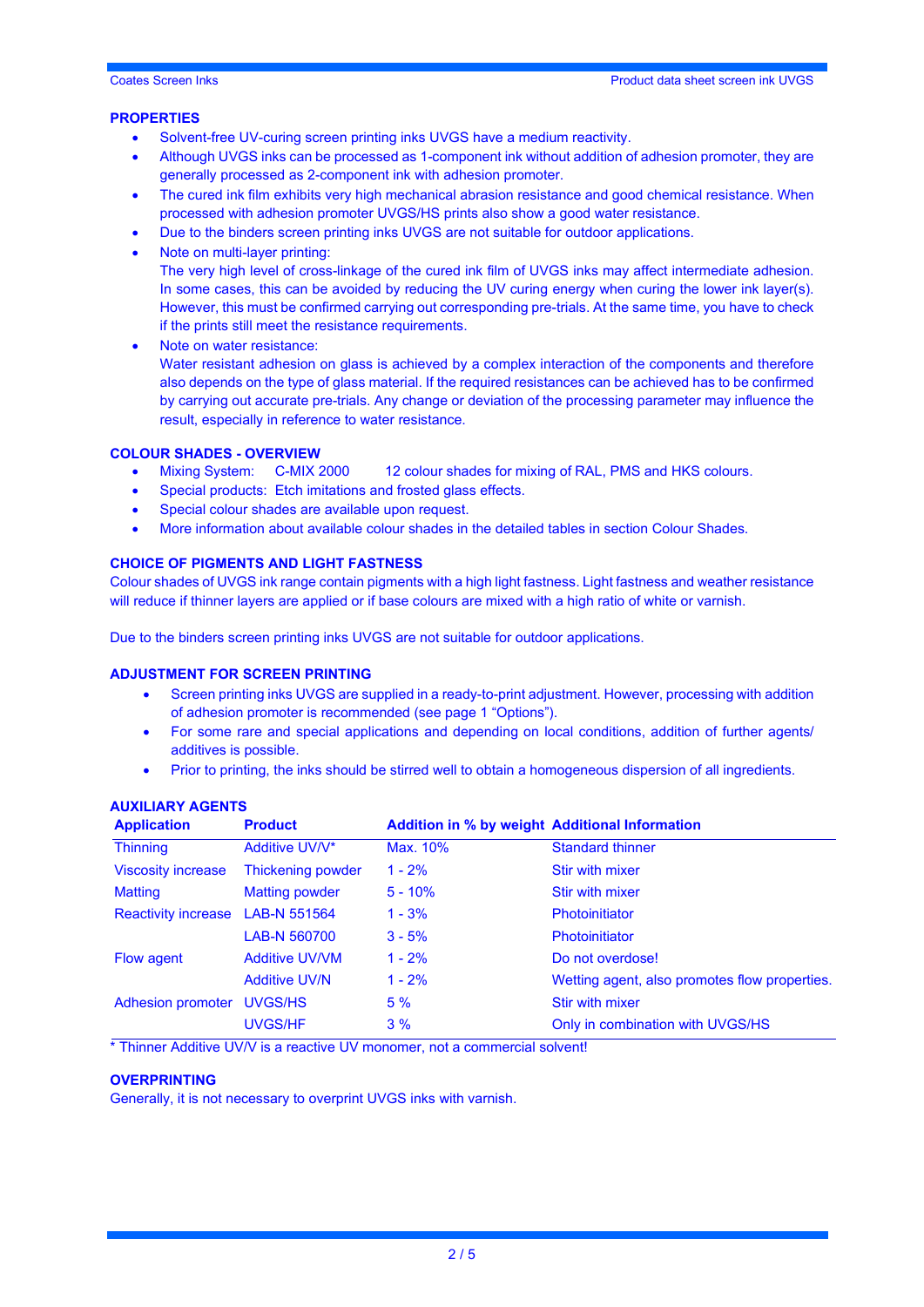#### **BRONZE COLOURS, MIXING OF BRONZE INKS**

Bronze colours with a stable shelf life are available upon request.

Printers can mix bronzes themselves using bronze pastes B 75, B 76, B 77 and B 79 as well as bronze powder B 78-POWDER.

These "B" bronze pastes and bronze powder are mixed with varnish UVGS/E50 prior to processing.

| Mixing ratios in parts by weight: |          |            |
|-----------------------------------|----------|------------|
| Gold bronze paste/powder          | UVGS/E50 | $= 1:3-4$  |
| Silver bronze paste               | UVGS/E50 | $= 1: 4-5$ |

- **Note:** Depending on printing conditions, an addition of 2% photoinitiator LAB-N 560700 may be required to increase reactivity.
- **Note:** For technical reasons these mixtures only have a pot life of approx. 6 8 h! Afterwards ink will thicken and become solid.
- **Note:** B bronzes are prone to oxidation (Exception B 78-POWDER). Therefore, overprinting with UVGS/E50 is recommended.

B 78-POWDER does not tend to oxidation. The pale copper shade will not darken with time.

#### **DRYING / UV-CURING**

- UVGS inks only dry/cure under UV-radiation. When processing with addition of adhesion promoter we recommend oven curing 140°C/20 Min. after UV-curing to rapidly achieve high water resistance values. (Option 1)
- Suitable UV-driers with Hg medium-pressure lamps (250 400 nm) and an efficiency between 80 and 200 W/cm have to be used.
- Preferably, use reflectors with a focussed radiation.
- Ensure an even radiation (intensity/distance to the lamps) of the whole printed image.
- Curing parameter depend on thickness of printed ink layer, colour, substrate or substrate quality and temperature as well as construction and performance of the UV drier.
- Curing energy required depends on number of printed ink layers (check intermediate adhesion), printed layer thickness, colour and type of substrate. Hence, printers should determine the exact required energy with their own UV-drier.
- UVGS inks require relatively high energy values for UV curing.
	- **UV-curing energy guide values:**

(printed with 120-*34* fabric*,* on transparent glass)

**UV-energy: approx. 500 – 1.000 mJ/cm²**

(measured with Kühnast UV-integrator, 250 – 410 nm, max. 365 nm)

**Belt speed: UV-radiator: 1 x 120 W/cm: 3 – 6 m/min.**

#### **2 x 120 W/cm: 6 – 12 m/min.**

• Adhesion should only be checked several minutes after curing. Due to the post-curing process of the ink and depending on the substrate, sufficient adhesion may sometimes only be achieved after up to 24 hours.

#### **Adhesion Promoter / Hardener:**

To achieve water resistances UVGS is processed with the following additives:

- **Adhesion Promoter UVGS/HS** (for options 1 and 2)
	- Addition: 5% (parts by weight)
- **Hardener UVGS/HF** in combination with adhesion promoter UVGS/HS (for option 3) Addition: UVGS/HF 3% in addition to the 5% of UVGS/HS (parts by weight) Hardeners are sensitive to humidity. Therefore, containers always have to be tightly closed.

#### **Pot life:**

Ink mixed with adhesion promoter/hardener may only be processed within a limited period of time (=pot life)

- **Pot life of UVGS with UVGS/HS is approx. 48 h (at 20°C).**
- **Pot life of UVGS with UVGS/HF and UVGS/HS is approx. 8 h (at 20°C).** Higher temperatures will reduce pot life
- We do not recommend processing the inks for longer than the pot life as adhesion and resistance properties will then continually deteriorate, even if the ink still seems to be liquid and processable.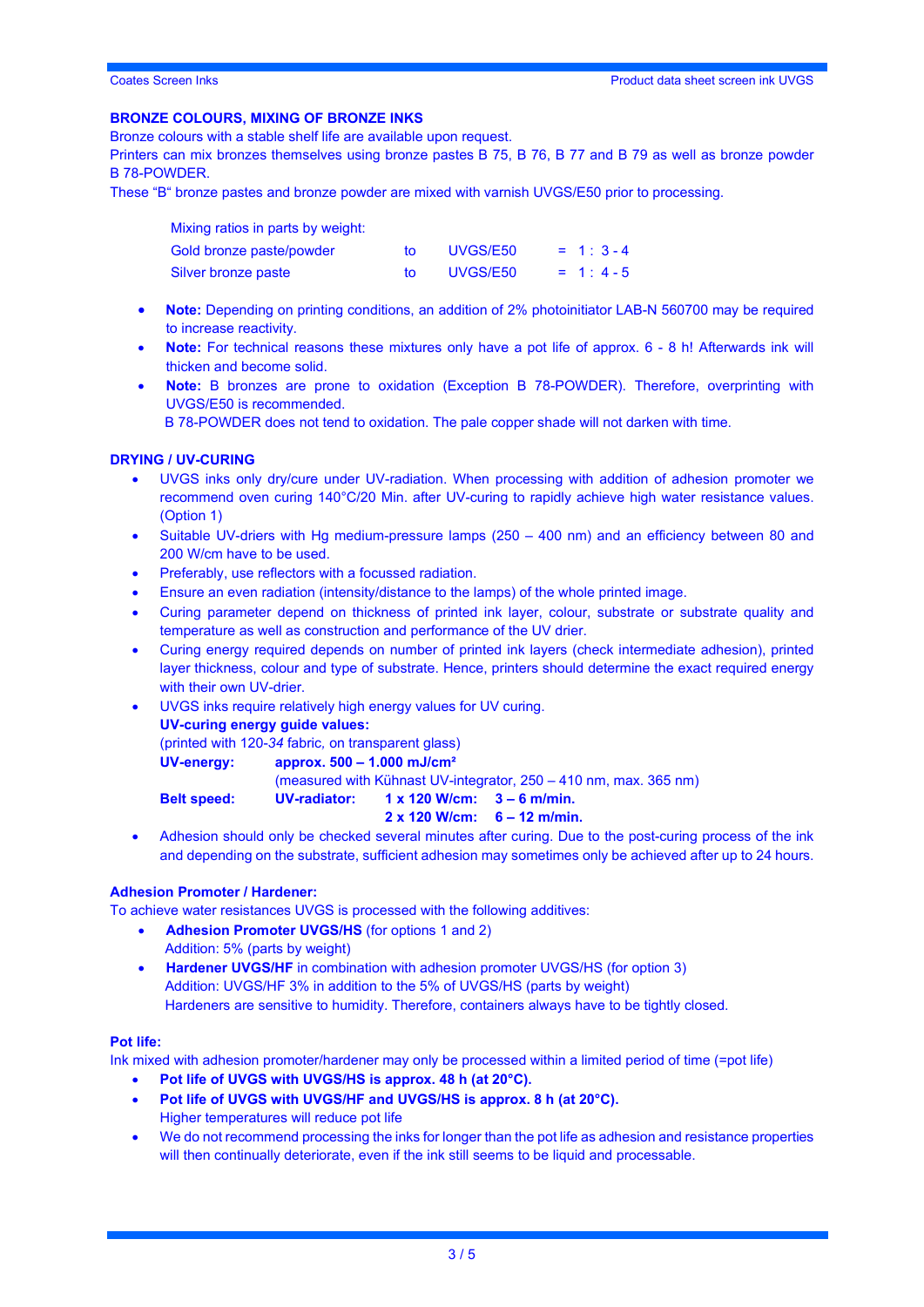#### Coates Screen Inks Product data sheet screen ink UVGS

#### **Hardener Reaction**

Basically, the rapidly achieved water resistance without oven curing (option 4) influenced by the hardener UVGS/HF is only achieved after UV curing by a further chemical cross linkage reaction between ink, hardener and substrate. This cross linkage reaction depends on time and temperature (reaction time).

After UV curing, prints should be stored for at least 72 hours at a temperature > 20°C.

#### **Resistance Tests**

Resistances should not be checked before prints have cooled down and ink has fully cured/cross-linked.

#### **SCREEN FABRIC / STENCILS**

UVGS inks are formulated for printing with fabrics of 120 – 150 threads/cm. Printability and especially UV-curing properties with coarser or finer fabrics should be evaluated by corresponding trials.

All copy emulsions and capillary films suitable for solvent based and UV-curing screen inks can be used, such as our program of SunCoat or Murakami products.

#### **CLEANING**

Uncured UV inks can be removed from stencils and tools using our solvent based universal cleaning agents of the URS range.

Cleaning of cured UV inks is very time-consuming and hardly ever possible.

Note: As the acrylates contained in these UV inks may cause skin irritation, clean contaminated skin with water and soap immediately. Remove and clean contaminated clothing straightaway.

#### **PACK SIZE**

Screen printing inks UVGS are delivered in 1 and 5 kilo containers. Other pack sizes are available upon request.

#### **SHELF LIFE**

In closed original containers, UVGS inks generally have a shelf life of 1 year from date of production. For exact date of expiry, please refer to the label.

#### **SAFETY DATA SHEETS**

Read safety data sheet prior to processing. Safety data sheets comply with Regulation (EC) No. 1907/2006 (REACH), Appendix II.

#### **CLASSIFICATION AND LABELLING**

Hazard classification and labelling comply with Regulation (EC) No. 1272/2008 (CLP/GHS).

#### **CONFORMITY**

Coates Screen Inks GmbH does not use any of the substances or mixtures for the production of printing inks, which are banned according to the EUPIA (European Association of the Printing Inks Industry) exclusion policy. Further compliance confirmations are available upon request.

#### **ADDITIONAL INFORMATION ABOUT OUR PRODUCTS**

| Product data sheets: | <b>Auxiliary Agents for UV-Curing Screen Printing Inks</b>              |
|----------------------|-------------------------------------------------------------------------|
| <b>Brochures:</b>    | UV-Curing Screen Printing Inks                                          |
| Internet:            | Various technical articles are available for download on www.coates.de. |
|                      | section "SN-Online"                                                     |

**FOR COLOUR RANGES, PLEASE REFER TO NEXT PAGE.**